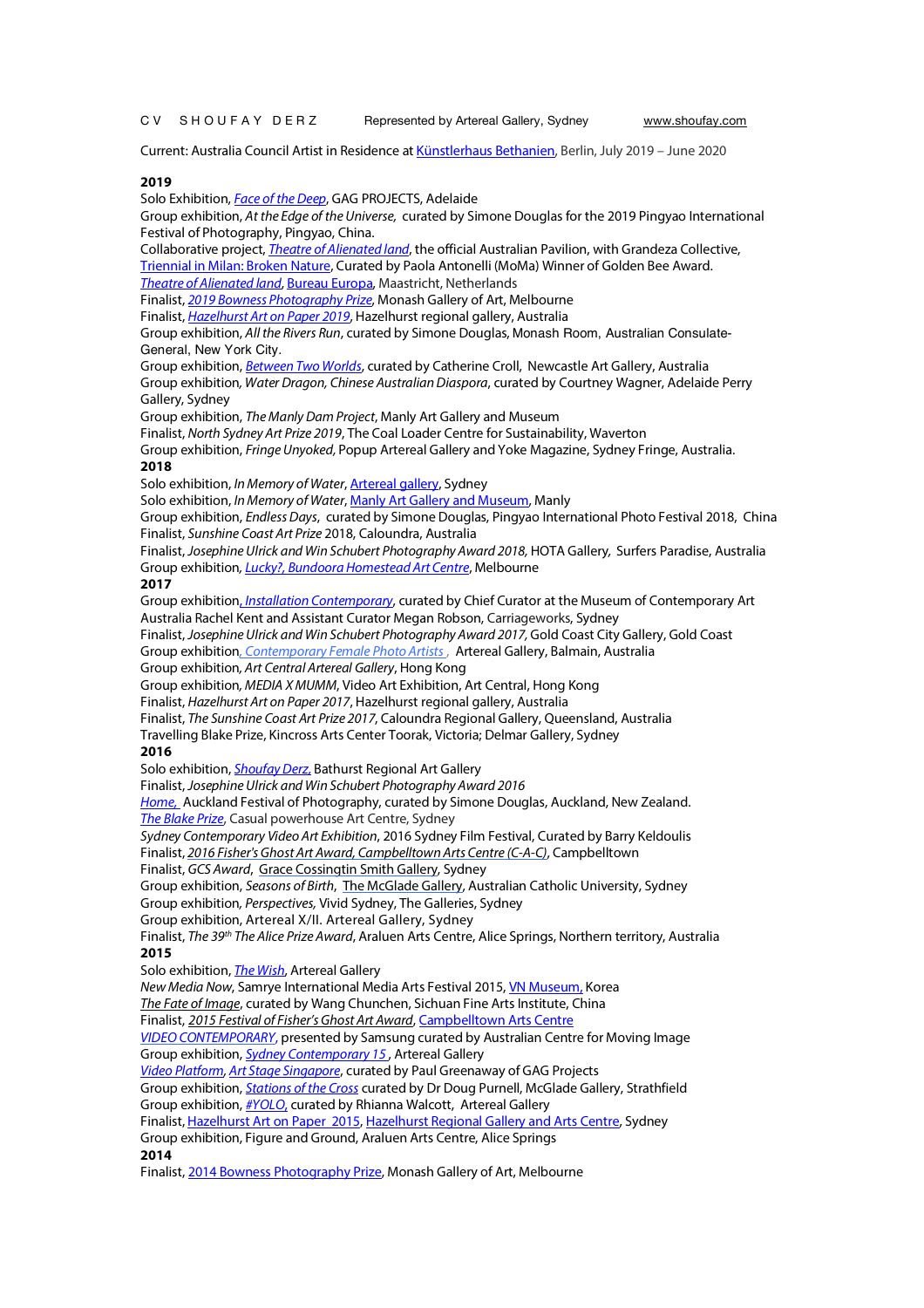Finalist, *The 38th Alice Prize 2014,* Araluen Arts Centre, Alice Springs, Australia *Adelaide Biennial of Australian Art: DARK HEART* curated by Nick Mitzevich, Art Gallery of South Australia Group exhibition*, Wondermountain,* curated by Joanna Bayndrian, Penrith Regional Art Gallery Group exhibition, *New Contemporaries* curated by Nick Tsoutis, SCA Galleries Group exhibition, *Models for the Afterlife*, curated by Catherine Benz, Delmar Gallery Group exhibition, *Conquest of Space* curated by Andrew Frost, COFA Galleries & ABC documentary Group exhibition*, Unveiled*, Gallery Smith, Melbourne Group exhibition, Is this Art? Curated by Dlux Media Arts, Artereal Gallery, Sydney, Australia

#### **2013**

Solo exhibition, *Shoufay Derz*, Artereal Gallery *Phantom Limb* (with Owen Leong & Cyrus Tang), UTS Gallery Group exhibition, *Pigeon Auction* curated by Toni Bailey, Casula Power House Art Centre, Liverpool, Australia Finalist, Hazelhurst Art on Paper Art Award 2013, Hazelhurst Regional Art Gallery, Gymea, Australia Finalist, *2013 Bowness Photography Prize*, Monash Gallery of Art, Melbourne Finalist, *61st Blake Prize Tour*, Australian Jewish Museum, Melbourne Solo exhibition*, Depart Without Return*, Taipei Artist Village Winter festival, Taiwan Finalist, Fisher's Ghost Award, 2013, Campbelltown Arts Centre **2012**  Solo exhibition, *Negatives*, Queensland Centre for photography Group exhibition, *Light Sensitive, works from the Verghis collection*, Touring exhibition Australia Finalist, 50th Fisher's Ghost Art Award, Campbelltown Arts Centre

Finalist, Muswellbrook Photographic Award, Muswellbrook Regional Arts Centre Semi Finalist, Moran Contemporary Photographic prize *Shelf Life 2012* curated by Catherine Benz, Delmar Gallery, Sydney

*The 37th Alice Prize Exhibition*, Araluen Galleries, Alice Springs

# GRANTS / AWARDS / PRIZES / RESIDENCIES

## **2019**

Australia Council Artist Residency, Künstlerhaus Bethanien, Berlin **2017**  Artist Residency, Parsons, The new School, New York Artist Residency, Phasmid Studios, Greenaway Art Gallery, Berlin Grant Recipient, Australia Council for the Arts (Skills and development grants) Dame Joan Sutherland Fund – American Australian Association Create NSW – Artist Support Grant **2016** Winner of Carstairs Residency Prize, Bundanon Trust, NAVA Postgraduate Research Support Scheme Grant, Sydney University **2015**  Grant Recipient, Australia Council for the Arts Project for Individuals 2015 New South Wales Artists' Grant, National Association of Visual Arts Hill End Artist in Residence Program, Australia Postgraduate Research Support Scheme Grant, Sydney University **2013**  NAVA Sainsbury Sculpture Grant ARTS NSW Travel Grant Australian Postgraduate Award to undertake PhD, University of Sydney Recipient, AIR Taipei International Artist Residence Fellowship **2012** Highly commended, The 37th Alice Prize. Judge: Nick Mitzevich Highly Commended, *61st Blake Prize for Religious Art,* S.H. Ervin Gallery, Sydney. National Association for the Visual Arts NSW Artists' Grant **2011** Australia Council ArtStart Grant **2008** The Viktoria Marinov Award in Art Postgraduate Scholarship

Winner: Churchie National Emerging Art Award. Judges Special Mention Prize **2007**

Australia Council New Work Grant Janet Holmes à Court Artists Grant and Visual and Craft Artists' Grant Artist in Residence, Trinity Grammar School, Sydney **2003**